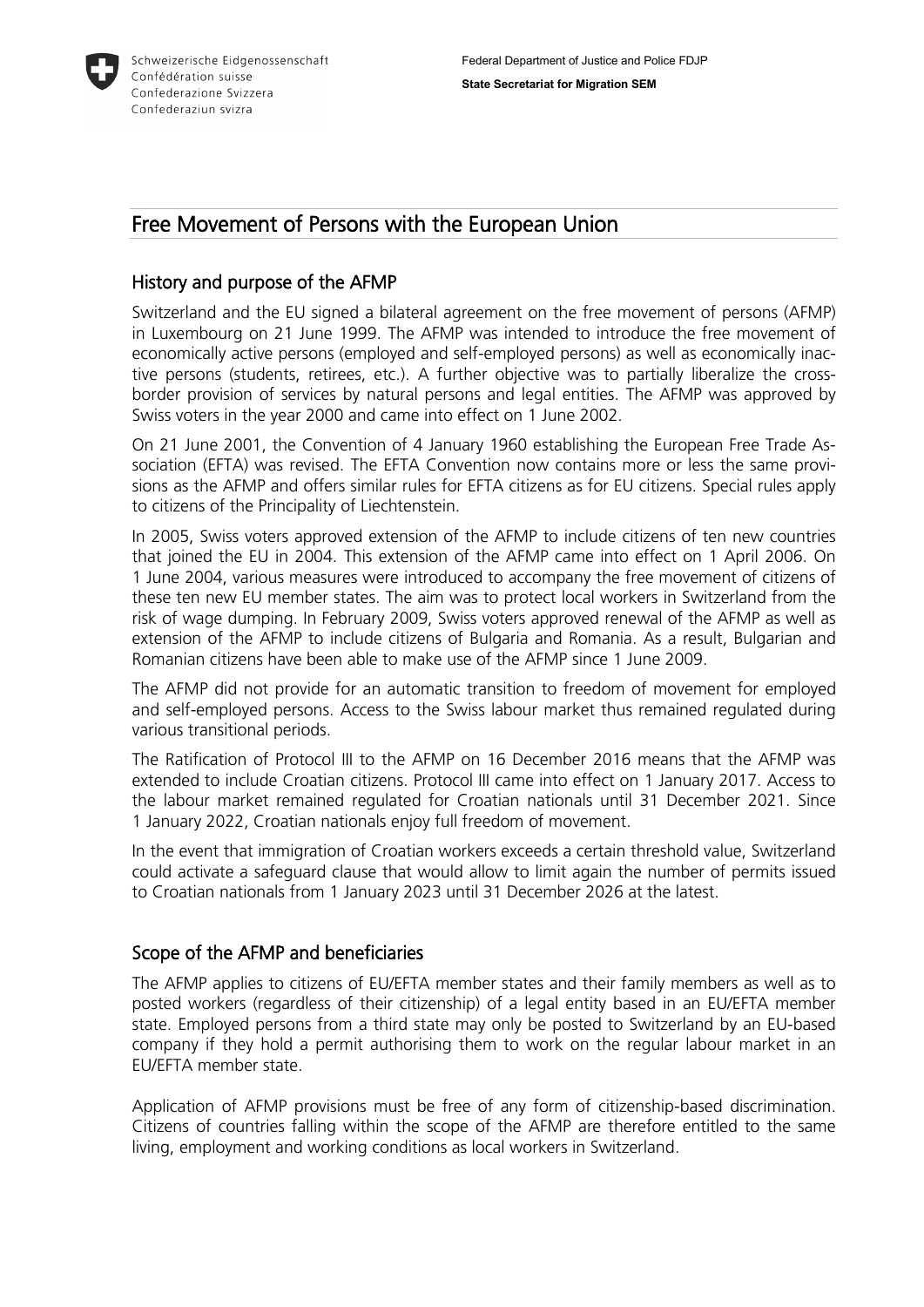#### • Family reunification

Citizens of EU/EFTA member states have the right to bring family members with them. Family reunification is nevertheless subject to certain conditions. More detailed information is provided in the following factsheet: [Family reunification.](https://www.sem.admin.ch/sem/en/home/themen/fza_schweiz-eu-efta/eu-efta_buerger_schweiz/factsheets.html)

#### • Residing in Switzerland and taking up gainful activity

Under the AFMP, economically active persons have the right to enter, remain and take up gainful employment in Switzerland, both in an employed or self-employed capacity. More detailed information is provided in the following factsheet: Residing in Switzerland and taking up gainful [activity](https://www.sem.admin.ch/sem/en/home/themen/fza_schweiz-eu-efta/eu-efta_buerger_schweiz/factsheets.html).

## • Residing in Switzerland without gainful activity

Under AFMP, economically inactive persons (e.g. retirees or students) also have the right to enter and stay in Switzerland as long as they have adequate financial means and full health insurance coverage. More detailed information is provided in the following factsheet: [Residing in Switzerland without gainful activity](https://www.sem.admin.ch/sem/en/home/themen/fza_schweiz-eu-efta/meldeverfahren/ref_factsheets.html)*.*

## • Cross-border service provision (EU/EFTA)

Citizens of EU/EFTA member states who wish to provide services in Switzerland may enter and stay in this country for a maximum of 90 effective working days per calendar year. If the service to be provided falls within the scope of a special bilateral agreement on the provision of services, then the person may stay in Switzerland for the entire period in which the service is being rendered. More detailed information on cross-border service provision and the compulsory online notification scheme is provided in the following factsheet: *Cross-border service provision* [\(EU/EFTA\)](https://www.sem.admin.ch/sem/en/home/themen/fza_schweiz-eu-efta/eu-efta_buerger_schweiz/factsheets.html) 

#### • Cross-border commuters

Citizens of EU/EFTA member states who wish to work in an employed or self-employed capacity in Switzerland without giving up their fixed place of residence in an EU/EFTA member state must satisfy certain conditions in order to obtain a cross-border work permit. More detailed information is provided in the following factsheet: *Cross-border commuters*.

## Categories of residence permits

No permit is needed for stays in Switzerland lasting less than three months, either as a tourist or as an economically inactive person. Here is a list of the different types of Swiss permits:

#### o L EU/EFTA short-term residence permit

The L EU/EFTA permit is issued to foreign *workers* who are in possession of an employment contract valid from three months to one year as well as to jobseekers wishing to stay in Switzerland for up to three months. Students are also issued this permit for one year. This permit may be extended for further one-year periods to enable completion of studies.